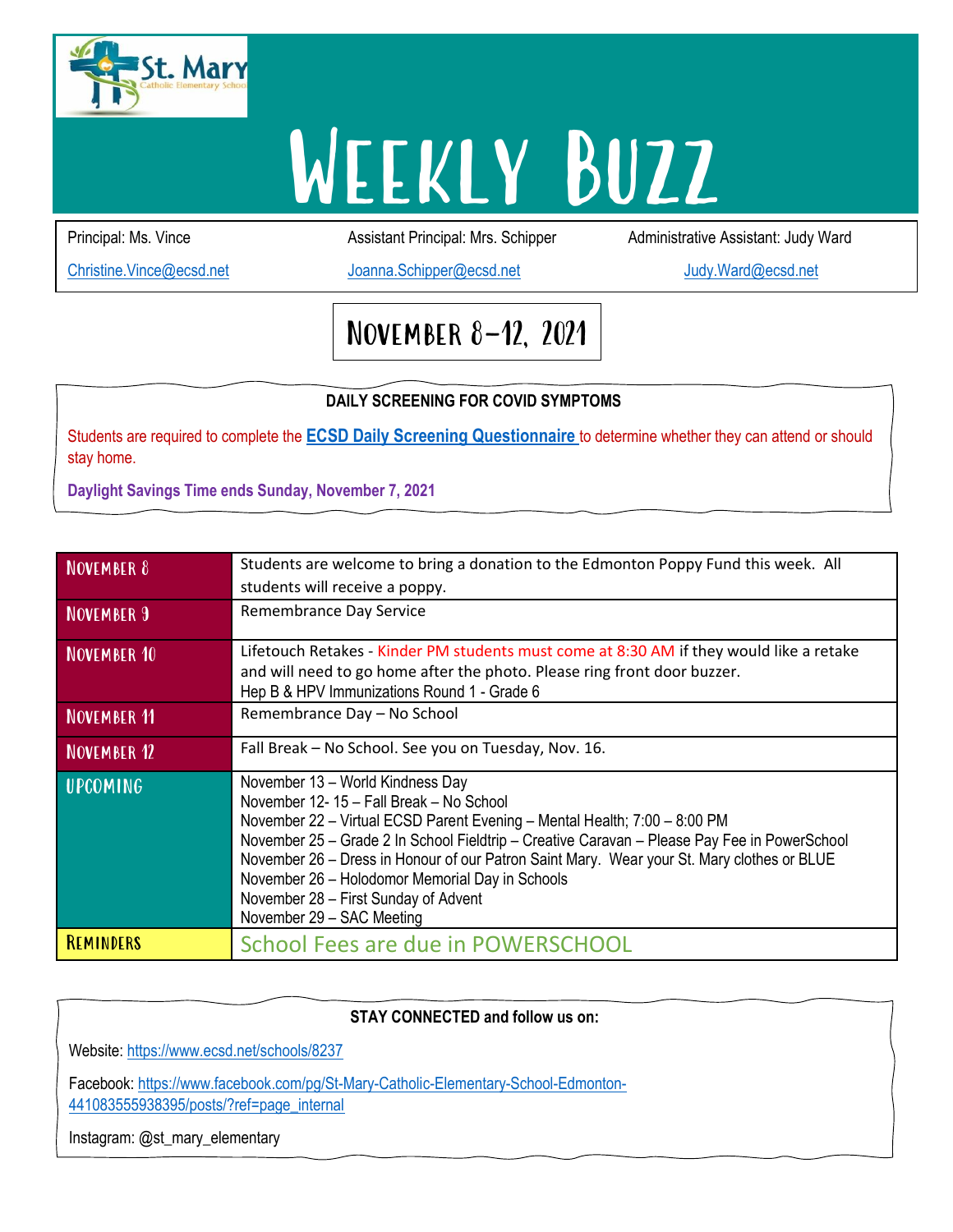#### **Parish Connection**

Students have been praying to St. Joseph this past week in preparation for Catholic Education Sunday on November 7<sup>th</sup>. St. Thomas More live streams their Friday morning mass. Click the link to join or watch at a later time.

[https://www.youtube.com/channel/UCZSAygs1yQAwRwU-wIq9l-w](https://can01.safelinks.protection.outlook.com/?url=https%3A%2F%2Fwww.youtube.com%2Fchannel%2FUCZSAygs1yQAwRwU-wIq9l-w&data=04%7C01%7CChristine.Vince%40ecsd.net%7C95057bfaee434a9d14d008d99a498e32%7Cb18d9f6f0743460da19b0b3297eeeb89%7C0%7C0%7C637710462981645559%7CUnknown%7CTWFpbGZsb3d8eyJWIjoiMC4wLjAwMDAiLCJQIjoiV2luMzIiLCJBTiI6Ik1haWwiLCJXVCI6Mn0%3D%7C1000&sdata=KaPLAruKn0CJ3buYSD%2FVFr5kHurhtCtc4OtR%2FVvftNA%3D&reserved=0)

#### **Assessment & Reporting**

Click on the link to access the ECSD Assessment & Reporting website to learn more about staying updated on your child's<br>exerces progress.

<https://www.ecsd.net/page/17855/assessment>

Watch the link below for a short clip on How to track ongoing learning progress in PowerSchool

https://www.youtube.com/watch?v=3PH3N0tiVuw

#### **Volunteers Needed**

We are looking for a couple dedicated volunteers who would like to put our 2021-2022 school **YEARBOOK** together. This job requires organizing the photos into the templates. Please contact the Principal [\(Christine.Vince@ecsd.net\)](mailto:Christine.Vince@ecsd.net) if you are interested in leading this project. Most of the work is done in the Spring and the final touches in the summer.

#### **Drop Off & Pick Up**

#### **1. Please do not park in the bus lane at any time.**

- **2. You are welcome to park in the church parking lot across from the school.**
- **3. You are welcome to use the DROP & GO lane – this is not for parents who wish to get out of their vehicle.**

Please view the map below to understand which zones are for parking and which are for driving through only. Although the church lot is not shown, parking is available there during pick up and drop off.